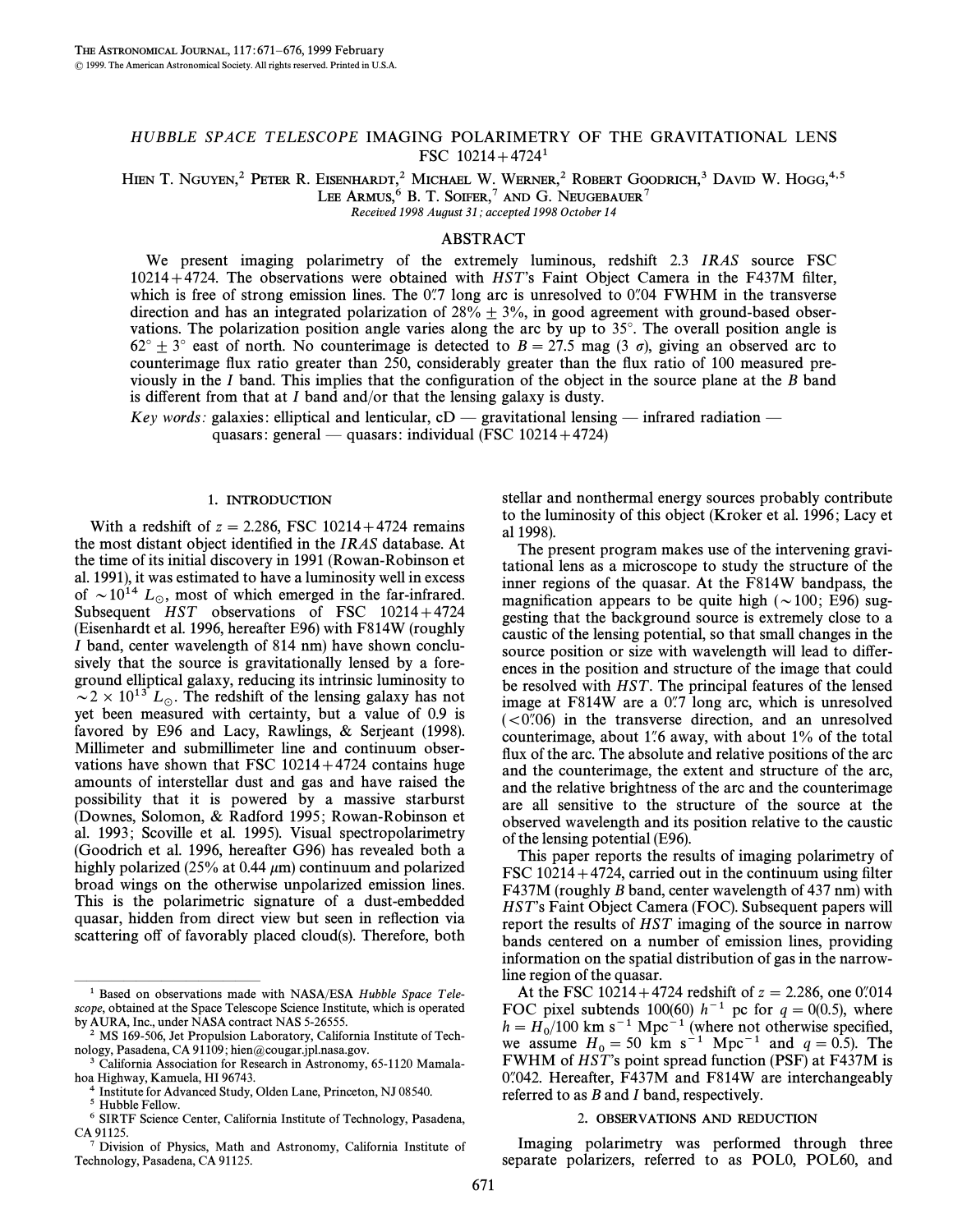POL120, where the number indicates the position angle with respect to the detector in an instrumental coordinate system. A total of 15 orbits (35,055 s) of polarimetry data were obtained using the F437M filter in the FOC, with 0.7014 pixel<sup>-1</sup> and a field of view of 7.16  $\times$  7.16 arcsec<sup>2</sup>. The data were obtained in three visits. In the first visit, one orbit with each polarizer was obtained on 1997 May 19. Each orbit began with a 200 s exposure on the  $B = 19$  mag star  $13$ .<sup>7</sup>2 to the east (star A in E96), to allow registration of data in the three polarizers and to check the PSF ; the remainder of each orbit was spent on the arc. In the second visit, six orbits were obtained on 1997 May  $20-21$ , with each orbit evenly divided between the three polarizers. The position angle orientations on the sky for the second visit were the same as for the first. In the third visit, six orbits were obtained on 1997 June 29 using the same strategy as in the second visit, except that the telescope was rotated around its line of sight so that the polarizer position angles were rotated  $30^\circ$  counterclockwise on the sky from the first and second visits.

After standard processing provided by STScI, the FOC frames were corrected for spatial shifts introduced by the different polarizers. The shifts ( $\sim$ few pixels) were determined by measuring the position of star A relative to each polarization image. Additional corrections were also applied for dithers (visits 2 and 3) and rotation (visit 3). The background for each individual frame was estimated and subsequently subtracted. The resulting frames were corrected for calibration and co-added for each visit. Following Thompson & Robinson (1995), we define the total intensity,

$$
I = \frac{2(s_0 + s_{60} + s_{120})}{3}, \tag{1}
$$

where  $s_i$  is the flux through each polarizer. The normalized Stokes parameters are then given by

$$
q = \frac{Q}{I} = \frac{2s_0 - s_{60} - s_{120}}{s_0 + s_{60} + s_{120}},
$$
\n(2)

$$
u = \frac{U}{I} = \frac{\sqrt{3}(s_{60} - s_{120})}{s_0 + s_{60} + s_{120}},
$$
\n(3)

and the fractional polarization by

$$
p = \sqrt{u^2 + q^2} \,,\tag{4}
$$

and the polarization position angle, which is measured

counterclockwise from the scan direction (x-axis), by  
\n
$$
\theta = \frac{1}{2} \arctan\left(\frac{u}{q}\right) + \theta_0,
$$
\n(5)

where  $\theta_0$  is the zero-point offset of the polarizers' orientation with respect to the detector scan direction and is given to be  $-1$ <sup>o</sup>.4.

The overall polarization results were then obtained by averaging the Stokes parameters of the three visits.

# 3. RESULTS

The F437M image of FSC  $10214+4724$  is shown in Figure 1 (top), in gray scale, obtained from a straight co-add of frames from filters POL0 and POL120 for all three visits. These POL0 and POL120 data had a diffraction-limited PSF with a FWHM of 0.042. The POL60 data had a degraded PSF, and thus were left out for this intensity map. However, in the polarimetry analysis where POL60 images were included, and the pixels were binned to exchange higher spatial resolution for improvements in the signal-tonoise ratio, this degradation does not significantly affect the results.

#### 3.1. Morphology

In the F437M FOC data, the FSC  $10214 + 4724$  arc has a length of  $\sim 0$ .7 roughly along the east-west direction and is essentially unresolved  $( $0$ ),04$  in the transverse direction. This is the same basic morphology seen by E96 in the F814W WFPC2 data. The tangential profile exhibits significant structure. Summed over  $3 \times 3$  pixels to improve the signal-to-noise ratio, the arc is seen to have two prominent peaks. The centroids of these two peaks are separated by at least 0"30. This is significantly larger than the 0"24 separation observed in the F814W image.

The four objects seen in the F814W image that fall in the FOC field of view are the arc (referred to as component 1 by E96), the two lensing galaxies (components 2 and 3) and the counterimage (component 5). Components 1, 2, and 5 are shown as gray scale and labeled in Figure 1 (bottom). The only object visible in the FOC data is the arc, as seen in gray scale in the top panel of Figure 1 and contours in the bottom panel. The absence of components 2 and 3 in the FOC data is expected from their measured spectral energy distributions (E96) and the depth of the FOC image (hereafter,  $E96$ 's component 2 is referred to as the lensing galaxy). Most significantly, the counterimage seen in the F814W image and in the K band (Graham & Liu 1995; Broadhurst & Lehár 1995) is not present in the F437M FOC data. The ratio of the flux of the arc to the 3  $\sigma$  level of the background noise at the expected position of the counterimage is 250. This limit is 2.5 times greater than the arc-to-counterimage flux ratio ( $\sim$  100) in the F814W image (E96).

Our co-added image gives an integrated flux density over the length of the arc of  $1.6 \times 10^{-17}$  ergs cm<sup>-2</sup> s<sup>-1</sup> A<sup>-1</sup>, equivalent to  $B = 21.5$  mag. This is similar to the integrated magnitude obtained by Broadhurst & Lehár.

#### 3.2. Astrometry

Astrometry provides critical information needed for mapping the image into the source plane. The task is complicated due to the fact that there is no object other than the arc itself in the FOC field of view. The accuracy of the measurement thus depends upon the knowledge of the distance from the reference object, star A, to the lensing galaxy, and the precision offsetting of HST. From the F814W data, Star A was measured to be  $13\overset{''}{.}19 \pm 0\overset{''}{.}01$  west and 0.99  $\pm$  0.702 north of the lensing galaxy. The errors are due to uncertainties in the correction for geometric distortion Mand in the determination of the centroid of star A, whose core is saturated in the F814W PC data. Assuming the telescope pointing between the FOC image of star A and the arc is accurately known, our best determination of the relative positions of the arc at F437M and F814W is shown in Figure 1 (bottom). Relative to the I-band arc (in gray scale), the arc as seen by the FOC data (in contours) appears to be shifted radially toward the lensing galaxy, by  $12 + 14$  mas. Here we have root sum squared errors of 10 mas the for geometric distortion and centroiding, and 10 mas for telescope pointing (R. Jedrzejewski 1998, private communication).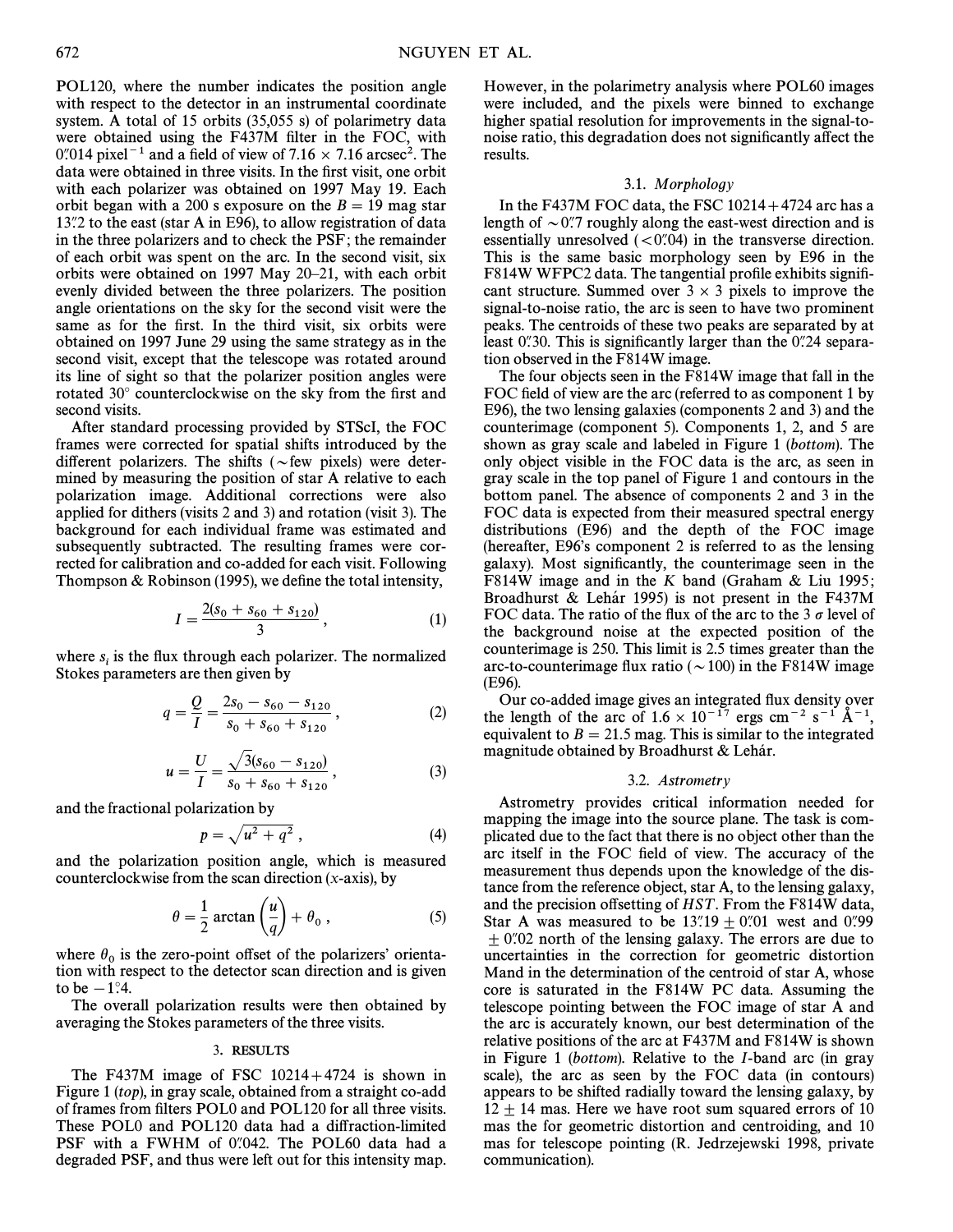

FIG.  $1$ , $\overline{p}$  Top: HST Faint Object Camera image of FSC 10214+4724 in filter F437M. (0, 0) is the location of the lensing galaxy as found by E96. North is 76°.0 clockwise from vertical. Bottom: Relative astrometry of FSC 10214+4724 at F437M and F814W. The contours are the F437M image and the gray scale is the PC F814W image (E96). The flux of the center pixel of the lensing galaxy and the counterimage in the F814W have been exaggerated in order to be visible. Notice the absence of the F437M contours from the lens galaxy and the counterimage.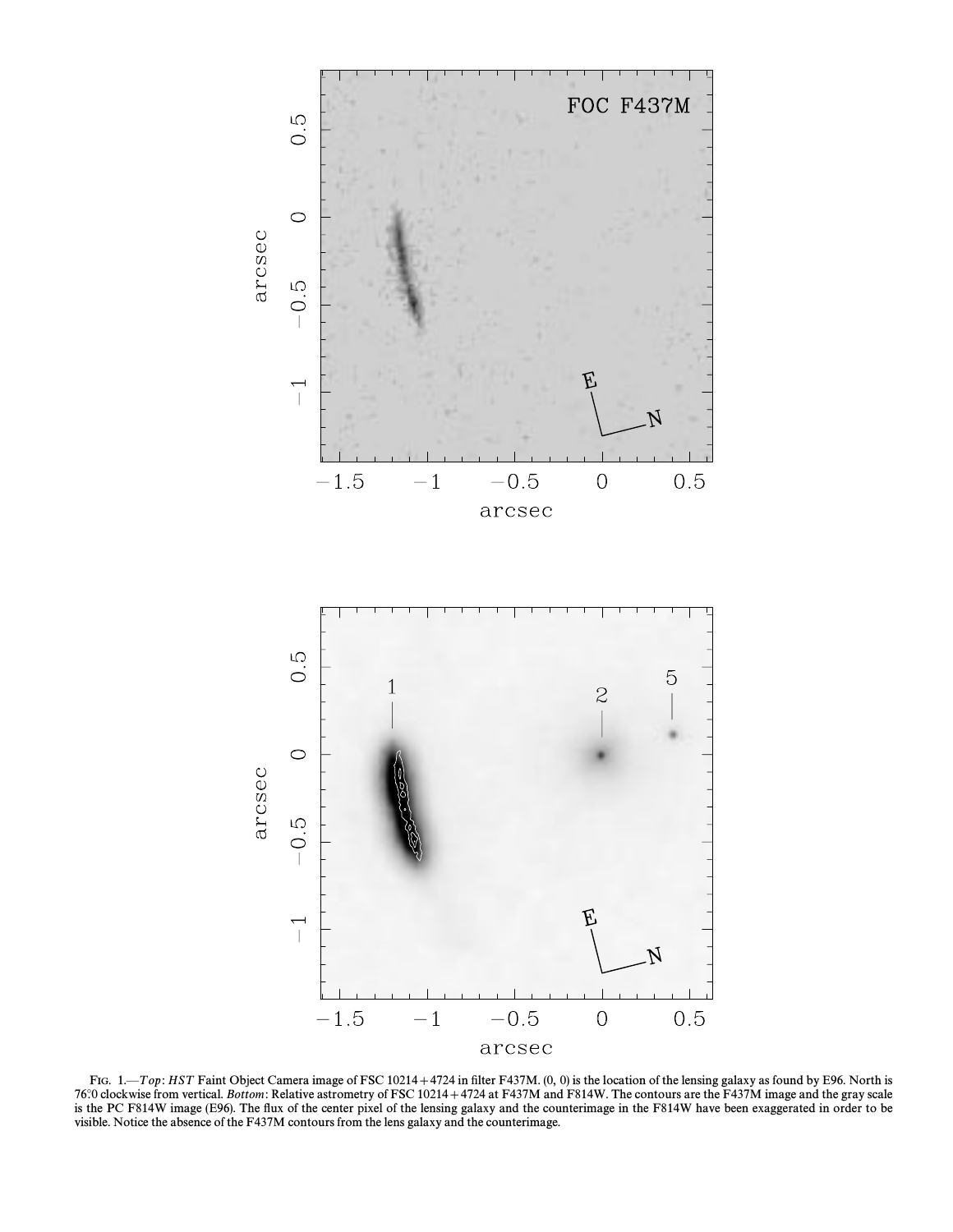# 3.3. Polarization

Our polarization measurement confirms that FSC  $10214+4724$  is highly polarized. The integrated linear polarization of the entire arc, determined from the total fluxes measured with each of the three polarizers, is  $31\% \pm 3\%$  for the first visit,  $24\% \pm 5\%$  for the second, and  $26\% \pm 5\%$  for the third. The average degree of polarization then is  $28\% \pm 3\%$ , consistent with the ground-based observations (G96). The position angles, measured east of north, for the three separate visits appear to be in satisfactory agreement. They are 59 $^{\circ}$   $\pm$  3°.5 for the first visit, 61 $^{\circ}$   $\pm$  7 $^{\circ}$  for the second, and  $67^{\circ} \pm 5^{\circ}$  for the third. The overall orientation, after averaging the Stokes parameters from the three visits, is  $62^{\circ} \pm 2$ :7, compared to the ground-based observations of 69°.9  $\pm$  0°.2 by G96, and 75°  $\pm$  3° by Lawrence et al. (1993). Lawrence et al. integrated their polarimetry data over the 400 to 1000 nm range. G96 obtained spectropolarimetry over the same spectral range as Lawrence et al., and their position angle appeared to be constant over that range. The discrepancy in the position angles is not understood, but may be due to inclusion of low surface brightness regions in the ground-based data, which are not detected by HST.

Taking advantage of the unresolved nature of the arc in the transverse direction, a high-resolution one-dimensional polarization map was produced by summing over  $10 \times 3$ pixels, in the transverse and tangential directions, respectively. The choice of number of pixels was made so as to improve the signal-to-noise ratio while preserving the structure along the tangential direction. The combination of these pixels gives substantial improvement in signal-tonoise ratio and minimizes the e†ect of misregistration and differing PSF, thus allowing reliable determination of the polarization for each combined pixel. As shown in Figure 2, the total intensity  $I$ , the degree of polarization  $P$ , and the



FIG. 2.One-dimensional profiles of FSC 10214+4724 in filter F437M. Total intensity  $I (top)$ , Degree of polarization  $P (middle)$ , and position angle  $\theta$  (bottom) vs. position in arcseconds along the arc. The smoothing box for the data was 3 pixels parallel to the arc by 10 pixels transverse to the arc. East is to the right.

position angles vary significantly along the arc. The maximum change in the position angle,  $\Delta \theta_{\text{max}}$ , is 35°  $\pm$  5°.

# 4. DISCUSSION

There are no sources other than FSC  $10214+4724$ detected in the FOC field of view, even though the image is very deep, with a 3  $\sigma$  point source detection limit of  $B \approx 27.5$  mag in the central 6  $\times$  6 arcsec<sup>2</sup>. This is consistent with the expectation from faint field galaxy source counts (Williams et al. 1996).

### 4.1. Absence of the Counterimage

The absence of the counterimage (component 5 in E96) in the B-band FOC image is surprising. This may be due either to larger lensing magnification in the F437M bandpass than in F814W seen by E96, or to extinction by dust in the lensing galaxy. We address each of these possibilities in turn.

Although gravitational lensing is achromatic, the magnification is a sensitive function of source size and position near the caustic in the source plane. Different distributions for the UV and optical continuum regions can account for the appearances of FSC  $10214+4724$  at different wavelengths noted by Matthews et al. (1994). The lens model suggested by E96 and a source geometry as sketched in Figure 3 reproduce qualitatively the inferred lensing magnification of 250, the observed arc morphology and the arc astrometry at F437M. Our source model puts the B-band source with a radius of  $\sim$  20 pc, right on the cusp in the caustic line, approximately 100 pc away from the center of the I-band source. The fact that the B-band source lies on the caustic is not entirely fortuitous but perhaps due to " magnification bias". In reality the scattering clouds may be widely distributed, but only the regions near the cusp are highly magnified and readily detected. Because of uncertainties in telescope pointing, we take the observed di†er-



FIG. 3.—Source model of FSC  $10214+4724$  for lensing magnification of  $\sim$  250. (Solid lines) Position and size of the source in I and B bands. Solid vector is the position angle measured by this work. Dotted vectors are the position angle measured by G96. (Broken line) The caustic. (Dashed line) The location of hidden AGN inferred from the variation of the position angles of polarization observed along FSC  $10214+4724$  arc. (0,0) is the position of the lensing galaxy in the source plane. North is 37°.1 counterclockwise from vertical.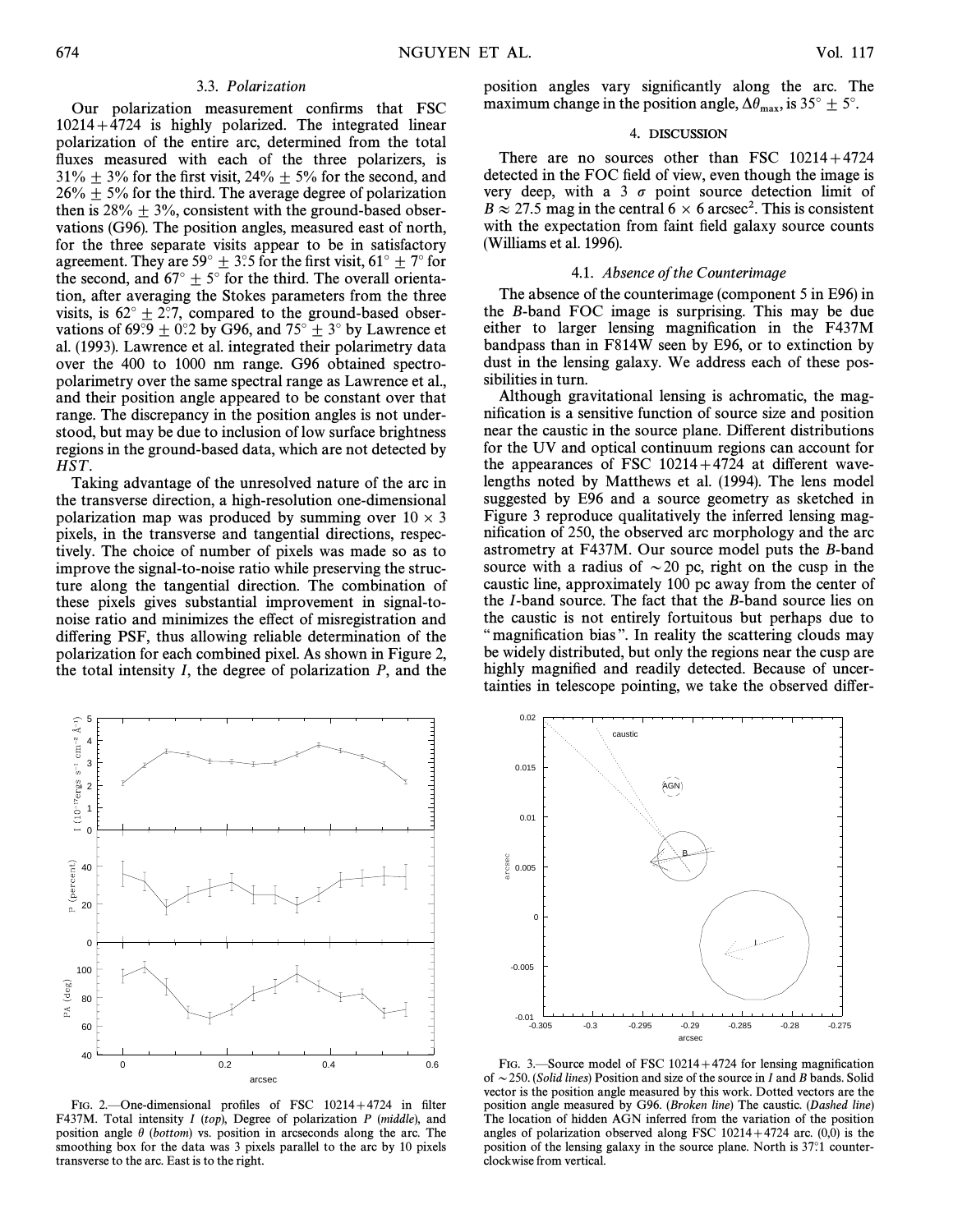ence in angular position of the arc to be an upper limit rather than a detection. However, the small differences in morphology of the arc, when combined with the lens model, do indeed suggest a small offset between the B-band and I-band sources, and hence a small offset between the B-band and I-band arcs of roughly 10 mas, in the direction provided by the telescope astrometry  $(\S 3.2)$ . For the simple quasar picture in which a scattering cloud is illuminated by a hidden AGN in the source plane, the positional offset of the  $B$ -band cloud relative to that in the  $I$  band suggests that the direction from the hidden AGN to these sources could be different, and perhaps could give rise to different position angles (since the polarization vector is perpendicular to the direction to the AGN). However, existing spectropolarimetric data indicate that position angle is independent of wavelength (R. W. Goodrich 1998, private communication).

If in fact there is no radial shift between the  $I$  and  $B$  band data sets, reddening in the lensing galaxy may still explain the absence of the counterimage at  $B$  band, since the counterimage and the arc are viewed through di†erent parts of the elliptical lensing galaxy, and therefore may be a†ected by different amounts of extinction. Dusty gravitational lenses have been observed (e.g., MG  $1131+0534$ , Larkin et al. 1994; and MG 0414 + 0534, Lawrence et al. 1995). If it is assumed that the arc is not significantly reddened since its optical path is  $\sim$  10 kpc away from the center of the lens galaxy,  $A_V > 0.67$  mag at  $z = 0.9$  is required to produce  $E(B-I) > 1$  mag observed for the counterimage, using the extinction law from Cardelli, Clayton, & Mathis 1989  $[R_V = A_V/E(B-V) = 3.1]$ . This optical depth is similar to that found in some local elliptical galaxies (Goudfroni & that found in some local elliptical galaxies (Goudfrooij  $\&$ de Jong 1995). This extinction, if present, would reduce the intrinsic lensing magnification ratio estimated from the F814W data to less than 45, which is closer to the magnification ratio of roughly 30 estimated in the far infrared (E96). The source structure and hence the polarization angle could then be very similar for both F437M and F814W.

# 4.2. Pattern of Position Angles

Given a lensing magnification, it is possible to infer the source diameter, D, using a lens model (E96). The observed pattern of position angles then may be directly translated into the source plane and can be used to infer the location of the dust-enshrouded AGN. For the quasar model above, the projected distance, R, from the continuum region to the hidden AGN may then be estimated by the simple relation,  $D \approx R\Delta\theta_{\text{max}}$ , where  $\Delta\theta_{\text{max}}$  is the maximum change of the position angle. For a range of lensing magnification from 250 to 45, D varies from 40 to 100 pc, so R is less than  $160$ pc (see also, E96). This small scale is generally inaccessible at these wavelengths for objects at redshifts  $z > 2$ . Notice this range of  $R$  is similar to the distance from the active nucleus to the continuum region found for the local Seyfert 2 galaxy, NGC 1068 (Capetti et al. 1995).

The relative position of the source and the caustic is crucial in explaining the many features of the arc. For example, if some part of the source is within the cusp, that part will be triply imaged in the arc such that the parity of the first image is opposite to the parity of the second and is the same as that of the third. A monotonic position-angle variation across the source located within the cusp will naturally produce the falling, rising, and falling position angle pattern shown in the central part of Figure 2 (bottom).

#### 4.3. Future Observations

Either changes in the FSC  $10214 + 4724$  source geometry or extinction in the lensing galaxy could be responsible for the fact that the counterimage is present in the I-band, WFPC2 data while absent in the B-band, FOC data. We expect much of this ambiguity to be resolved by a more accurate determination of the relative astrometry of the FSC  $10214+4724$  system with planned HST WFPC2 observations in F467M and F814W. In the present study, the morphological di†erences between the unpolarized I-band and polarized B-band images of FSC  $10214+4724$ are not large, because the di†erences in size and location of the regions emitting these components are small relative to the resolution of the high-magnification gravitational lens combined with HST . However, the same is not expected to hold for the narrow emission line region (the NLR). From detailed studies of AGNs at low redshifts, it is known that the NLRs and the extended NLRs can exhibit complex morphologies over hundreds of parsecs to kiloparsec scales (e.g., Pogge 1989 ; Wilson & Tsvetanov 1994). At high redshifts, the emission-line nebula around powerful AGNs can be quite spectacular, reaching sizes of  $10-100$  kpc (e.g., McCarthy, Spinrad, & van Breugel 1995; Armus et al. 1998). If the NLR of FSC  $10214+4724$  has similar properties, its appearance through filters isolating specific UV and optical emission lines should be quite di†erent from its broad band, continuum morphology. For example, if the NLR is displaced toward the lensing galaxy, the arc will split up into three images and the counterimage will become relatively more prominent. If displaced away, the arc will become shorter and the counterimage will again become relatively more prominent. The displacement, shape and size of the NLR may be determined from the observed morphology and the lens model. This makes FSC  $10214+4724$ a unique system for direct imaging of quasar emission regions at high redshift. Observations are planned in HST cycle 7 to image this system in narrowband filters centered on the narrow emission lines,  $\begin{bmatrix} C \\ W \end{bmatrix}$   $\lambda$ 1549,  $\begin{bmatrix} Ne \\ W \end{bmatrix}$   $\lambda$ 3426, and  $[O \text{ III}]$   $\lambda$ 5007.

#### 5. SUMMARY AND CONCLUSIONS

We have reported imaging polarimetry of the gravitationally lensed object FSC  $10214+4724$ , carried out with  $0$ . 0.4 resolution at F437M (roughly B band) using the Faint Object Camera on *HST*. The principal results of this work are the following :

1. The F437M source appears as an unresolved arc,  $0.7 \times 0.04$ , coincident to within the errors with the arc seen at F814W by E96.

2. The absence of a counterimage suggests that the apparent magnification at F437M is greater than 250, considerably higher than measured at F814W and inferred for the far infrared  $(E96)$ . It is possible that this effect is due to differential extinction in the lensing galaxy  $(A_v > 0.67)$ .<br>However if further work shows that the magnification is in However, if further work shows that the magnification is in fact higher at F437M than at F814W, then the emitting region at the shorter wavelength must be smaller and closer to the caustic of the lensing potential. The size and position difference might be a consequence of patchy UV extinction in the high-luminosity core of FSC  $10214 + 4724$  (Lacy et al. 1998).

3. The net polarization of the arc at F437M is consistent with what has been determined from ground-based mea